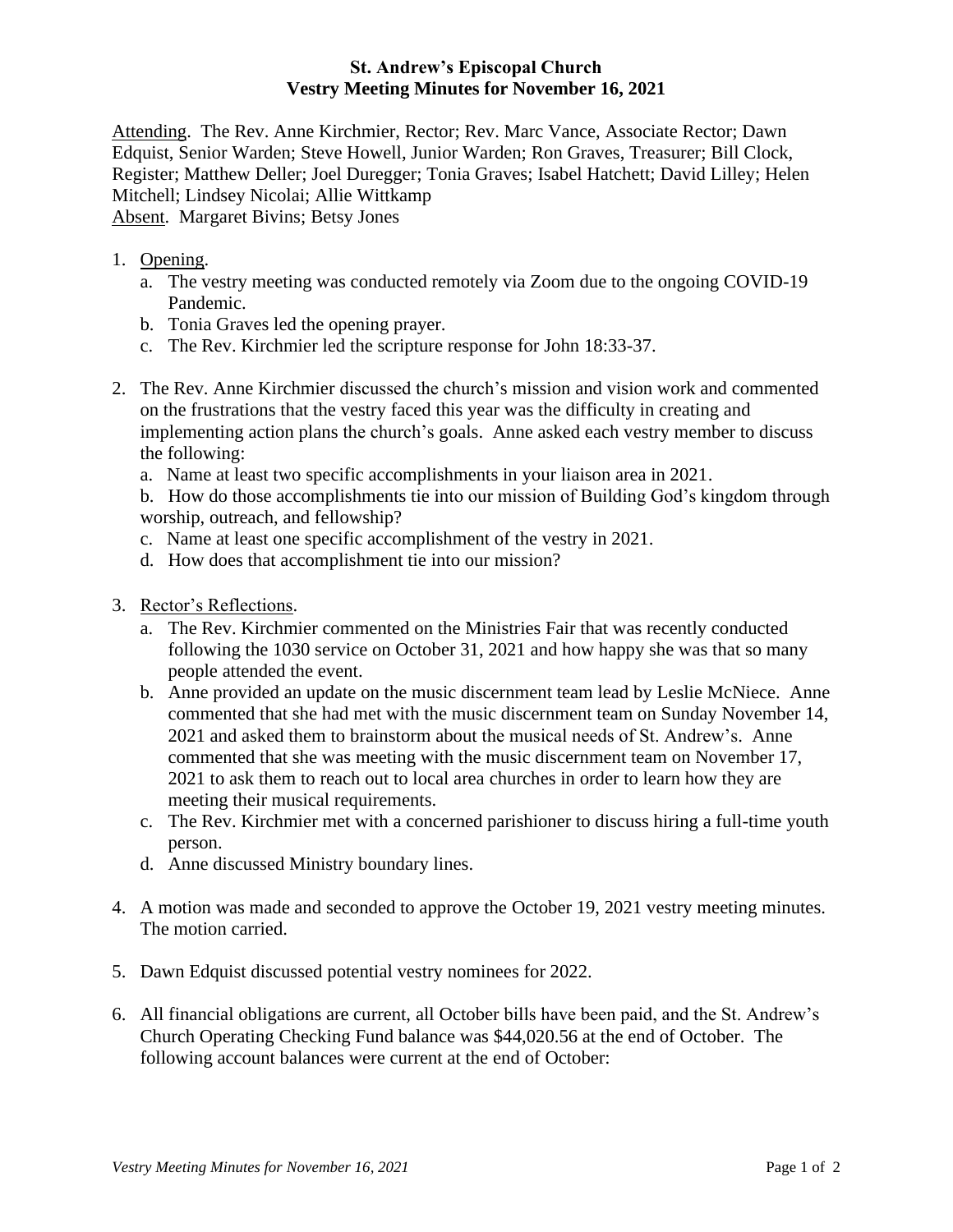## **St. Andrew's Episcopal Church Vestry Meeting Minutes for November 16, 2021**

| Account                       | <b>Balance</b> |
|-------------------------------|----------------|
| <b>Memorial Money Market</b>  | \$68,270.48    |
| <b>Outreach Trust Account</b> | \$508,726.68   |
| Perpetual Trust Fund          | \$761,278.38   |

A motion was made and seconded to accept the November 2021 Treasurer's Report as presented. The motion carried. Ron Graves discussed the 2022 budget and asked the vestry to carefully review the draft budget. Allie Wittkamp provided an update on the 2022 pledge campaign which has participation from 134 households totaling \$506,686.00.

- 7. The Rev. Kirchmier discussed preparation for the upcoming annual meeting.
- 8. Junior Warden Reflections. Steve Howell reminded vestry members not to become entangled in triangulated discussions.
- 9. Senior Warden Reflections. Dawn Edquist reminded vestry members that they have not yet reached the end of the year and that there remains much work to be completed including approving the 2022 budget, identifying vestry nominees, and preparing for the annual meeting.
- 10. Rev. Marc Vance led the closing prayer and the meeting was closed by the vestry reciting the *Lord's Prayer*.

Respectfully submitted,

Bill Clock Register

Items to be included with the approved vestry meeting minutes:

- 1. Vestry meeting agenda for November 16, 2021
- 2. October reports for the Rector, Senior Warden, and Junior Warden
- 3. October Team Reports for Communications, Congregational Development, Christian Formation, Finance, Outreach, Parish Life, Treasurer, and Worship